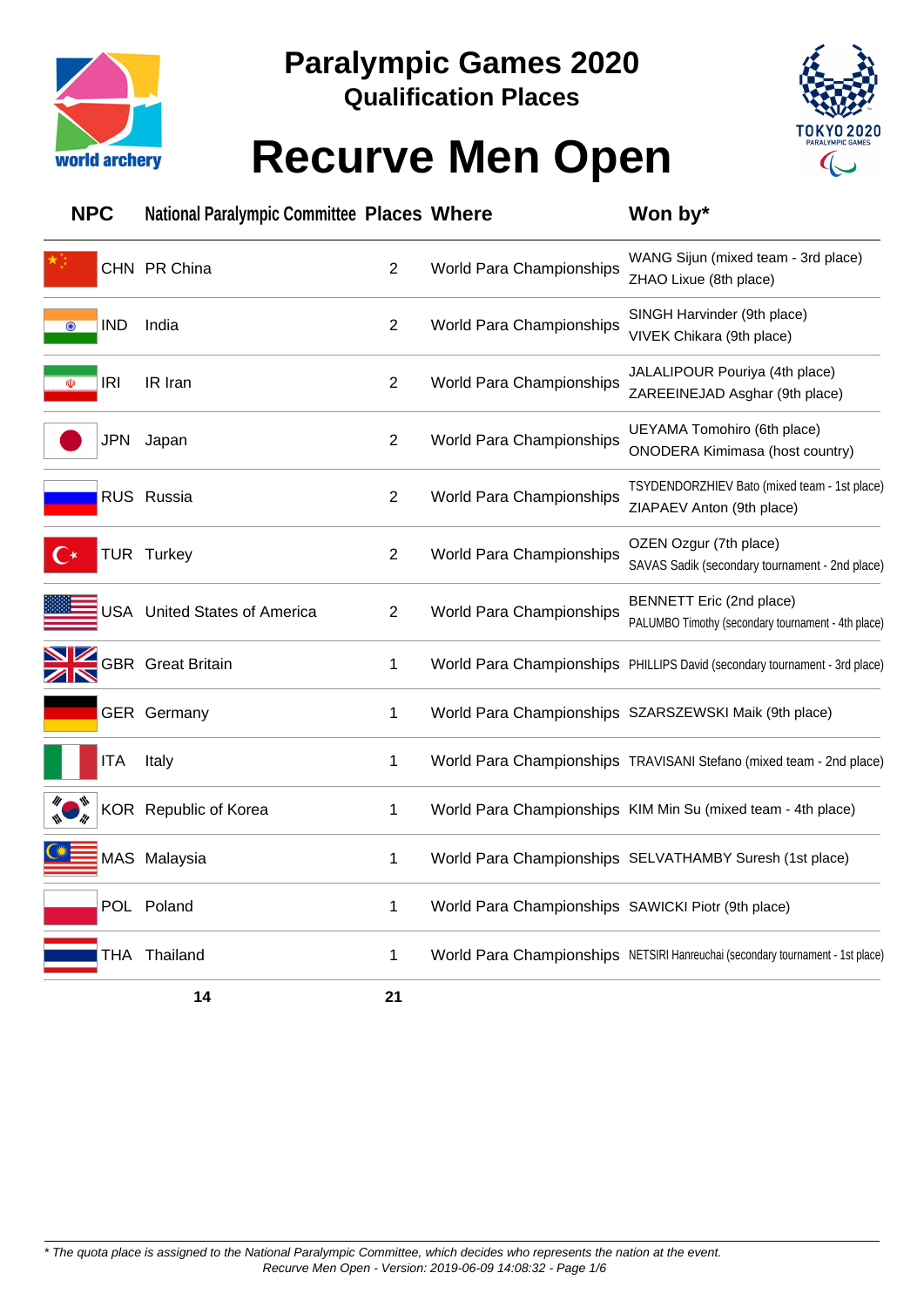



### **Recurve Women Open**

| <b>NPC</b>           | <b>National Paralympic Committee Places Where</b> |                |                                                    | Won by*                                                                            |
|----------------------|---------------------------------------------------|----------------|----------------------------------------------------|------------------------------------------------------------------------------------|
|                      | CHN PR China                                      | $\overline{2}$ | World Para Championships                           | GAO Fangxia (mixed team - 3rd place)<br>WU Chunyan (1st place)                     |
| ITA                  | Italy                                             | $\overline{2}$ | World Para Championships                           | MIJNO Elisabetta (mixed team - 2nd place)<br>FLORENO Veronica (8th place)          |
| JPN                  | Japan                                             | $\overline{2}$ | World Para Championships                           | SHIGESADA Chika (secondary tournament - 3rd place)<br>NAKANISHI Aya (host country) |
|                      | <b>GBR</b> Great Britain                          | 1              |                                                    | World Para Championships CHAISTY Haze (secondary tournament - 2nd place)           |
| <b>IRI</b><br>$\Phi$ | IR Iran                                           | 1              | World Para Championships NEMATI Zahra (4th place)  |                                                                                    |
|                      | KOR Republic of Korea                             | 1              |                                                    | World Para Championships JO Jang Moon (mixed team - 4th place)                     |
|                      | POL Poland                                        | 1              |                                                    | World Para Championships OLSZEWSKA Milena (2nd place)                              |
|                      | RUS Russia                                        | 1              |                                                    | World Para Championships BARANTSEVA Svetlana (mixed team - 1st place)              |
|                      | TUR Turkey                                        | 1              | World Para Championships SENGUL Yagmur (7th place) |                                                                                    |
|                      | <b>UKR</b> Ukraine                                | 1              |                                                    | World Para Championships DZOBA-BALYAN Roksolana (secondary tournament - 1st place) |
|                      | 10                                                | 13             |                                                    |                                                                                    |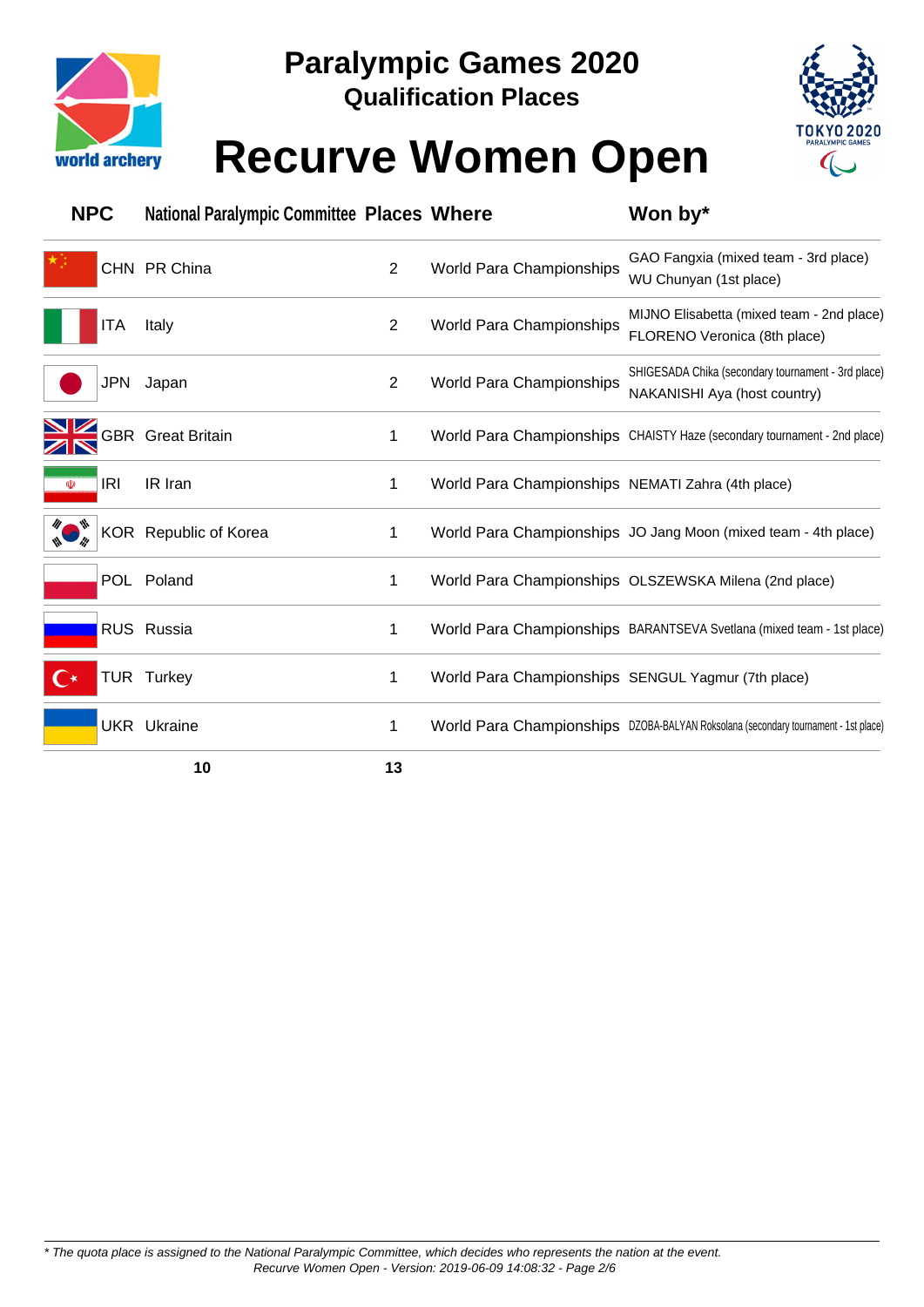



### **Compound Men Open**

| <b>NPC</b>               | <b>National Paralympic Committee Places Where</b> |                |                                                      | Won by*                                                                                                    |
|--------------------------|---------------------------------------------------|----------------|------------------------------------------------------|------------------------------------------------------------------------------------------------------------|
|                          | USA United States of America                      | 3              | World Para Championships                             | THOMPSON Ben (1st place)<br>STUTZMAN Matt (3rd place)<br>SHELBY Andre (9th place)                          |
|                          | CHN PR China                                      | $\overline{2}$ | World Para Championships                             | Al Xinliang (mixed team - 1st place)<br>HE Zihao (5th place)                                               |
|                          | <b>GBR</b> Great Britain                          | $\overline{2}$ | World Para Championships                             | MACQUEEN Nathan (7th place)<br>STUBBS John (9th place)                                                     |
| <b>IND</b><br>$\bigcirc$ | India                                             | 2              | World Para Championships                             | KUMAR Rakesh (4th place)<br>SWAMI Shyam Sundar (9th place)                                                 |
| <b>IRI</b><br>$\Phi$     | IR Iran                                           | $\overline{2}$ | World Para Championships                             | MANSHAEZADEH Alisina (mixed team - 4th place)<br>BIABANI Ramezan (9th place)                               |
| <b>ITA</b>               | Italy                                             | $\overline{2}$ | World Para Championships                             | SIMONELLI Alberto (mixed team - 3rd place)<br>CANCELLI Giampaolo (secondary tournament - 3rd place)        |
| SVK                      | Slovakia                                          | $\overline{2}$ | World Para Championships                             | PAVLIK Marcel (9th place)<br>MARECAK Marian (secondary tournament - 7th place)                             |
|                          | THA Thailand                                      | $\overline{2}$ | World Para Championships                             | AUNGAPHINAN Anon (secondary tournament - 6th place)<br>SINGPIROM Comsan (secondary tournament - 7th place) |
|                          | <b>TUR Turkey</b>                                 | $\overline{2}$ | World Para Championships                             | TURAN Murat (2nd place)<br>KORKMAZ Bulent (secondary tournament - 1st place)                               |
|                          | <b>AUS</b> Australia                              | 1              |                                                      | World Para Championships MILNE Jonathon (secondary tournament - 2nd place)                                 |
| <b>FIN</b>               | Finland                                           | 1              |                                                      | World Para Championships FORSBERG Jere (secondary tournament - 5th place)                                  |
|                          | FRA France                                        |                |                                                      | World Para Championships PEREIRA Eric (secondary tournament - 4th place)                                   |
|                          | JPN Japan                                         | 1              | World Para Championships AJIMA Yutaka (host country) |                                                                                                            |
|                          | RUS Russia                                        | 1              |                                                      | World Para Championships SHIGAEV Bair (mixed team - 2nd place)                                             |
|                          | <b>UKR</b> Ukraine                                | 1              |                                                      | World Para Championships ATAMANENKO Serhiy (9th place)                                                     |
|                          | 15                                                | 25             |                                                      |                                                                                                            |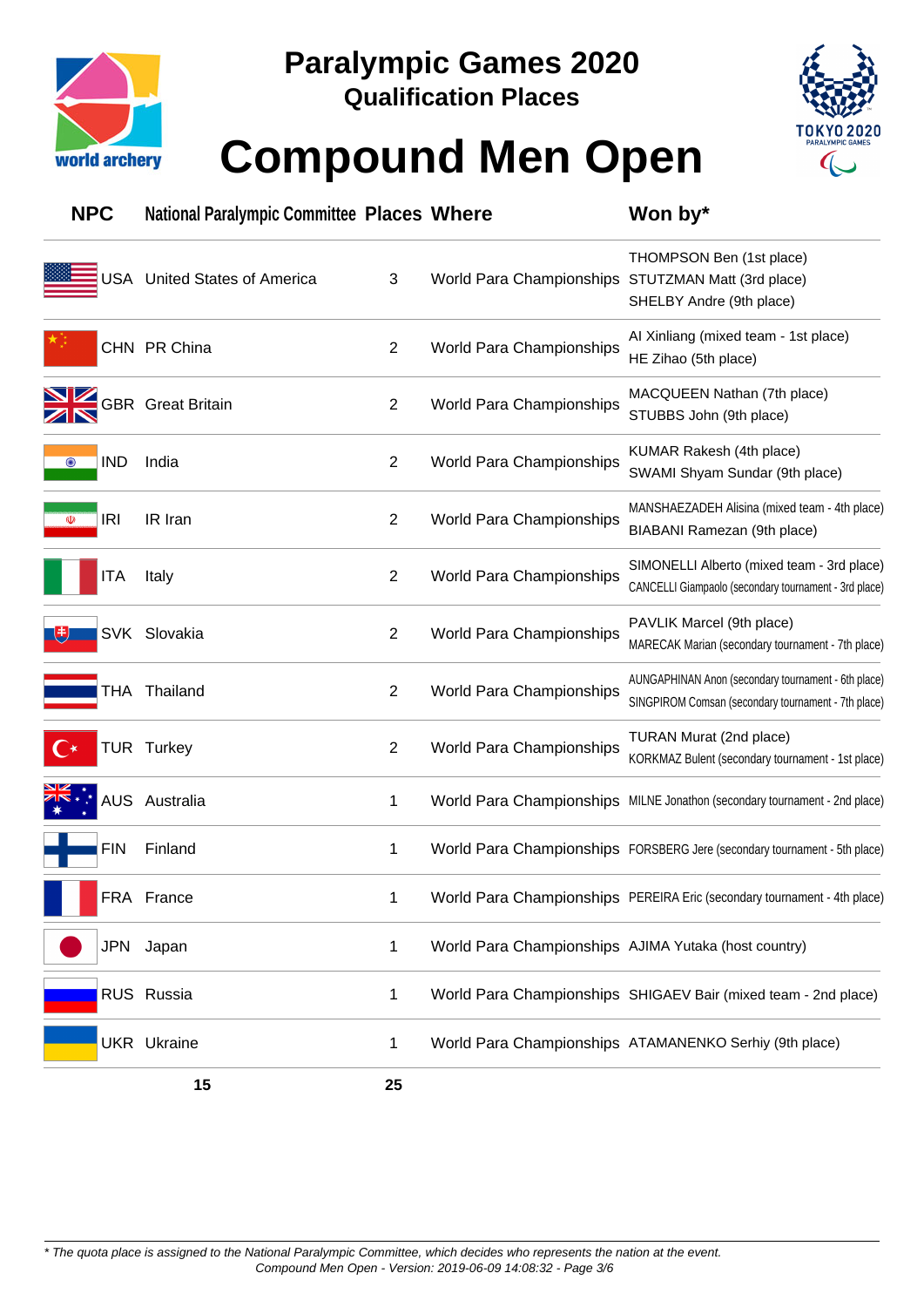

# **Paralympic Games 2020**

**Qualification Places**



# **Compound Women Open**

| <b>NPC</b>           | <b>National Paralympic Committee Places Where</b> |    |                                                     | Won by*                                                                             |
|----------------------|---------------------------------------------------|----|-----------------------------------------------------|-------------------------------------------------------------------------------------|
| ITA                  | Italy                                             | 2  | <b>World Para Championships</b>                     | VIRGILIO Maria Andrea (mixed team - 3rd place)<br>SARTI Eleonora (4th place)        |
|                      | RUS Russia                                        | 2  | World Para Championships                            | ARTAKHINOVA Stepanida (mixed place - 2nd place)<br>ANDRIEVSKAIA Tatiana (3rd place) |
|                      | <b>BRA Brazil</b>                                 | 1  |                                                     | World Para Championships GOGEL Jane Karla (6th place)                               |
|                      | CHN PR China                                      | 1  |                                                     | World Para Championships ZHOU Jiamin (mixed team - 1st place)                       |
|                      | FRA France                                        | 1  |                                                     | World Para Championships CHUPIN Julie (secondary tournament - 1st Place)            |
|                      | <b>GBR</b> Great Britain                          | 1  |                                                     | World Para Championships STRETTON Jessica (2nd place)                               |
| <b>IRI</b><br>$\Phi$ | IR Iran                                           | 1  |                                                     | World Para Championships SHIR MOHAMMADI Razieh (mixed team - 4th place)             |
| JPN                  | Japan                                             | 1  |                                                     | World Para Championships HIRASAWA Nako (host country)                               |
| $\mathbb{G}$         | SGP Singapore                                     | 1  |                                                     | World Para Championships ALIM Nur Syahidah (1st place)                              |
|                      | SWE Sweden                                        | 1  | World Para Championships REPPE Zandra (7th place)   |                                                                                     |
| $\mathbf{C}$         | <b>TUR Turkey</b>                                 | 1  | World Para Championships YORULMAZ Sevgi (8th place) |                                                                                     |
|                      | 11                                                | 13 |                                                     |                                                                                     |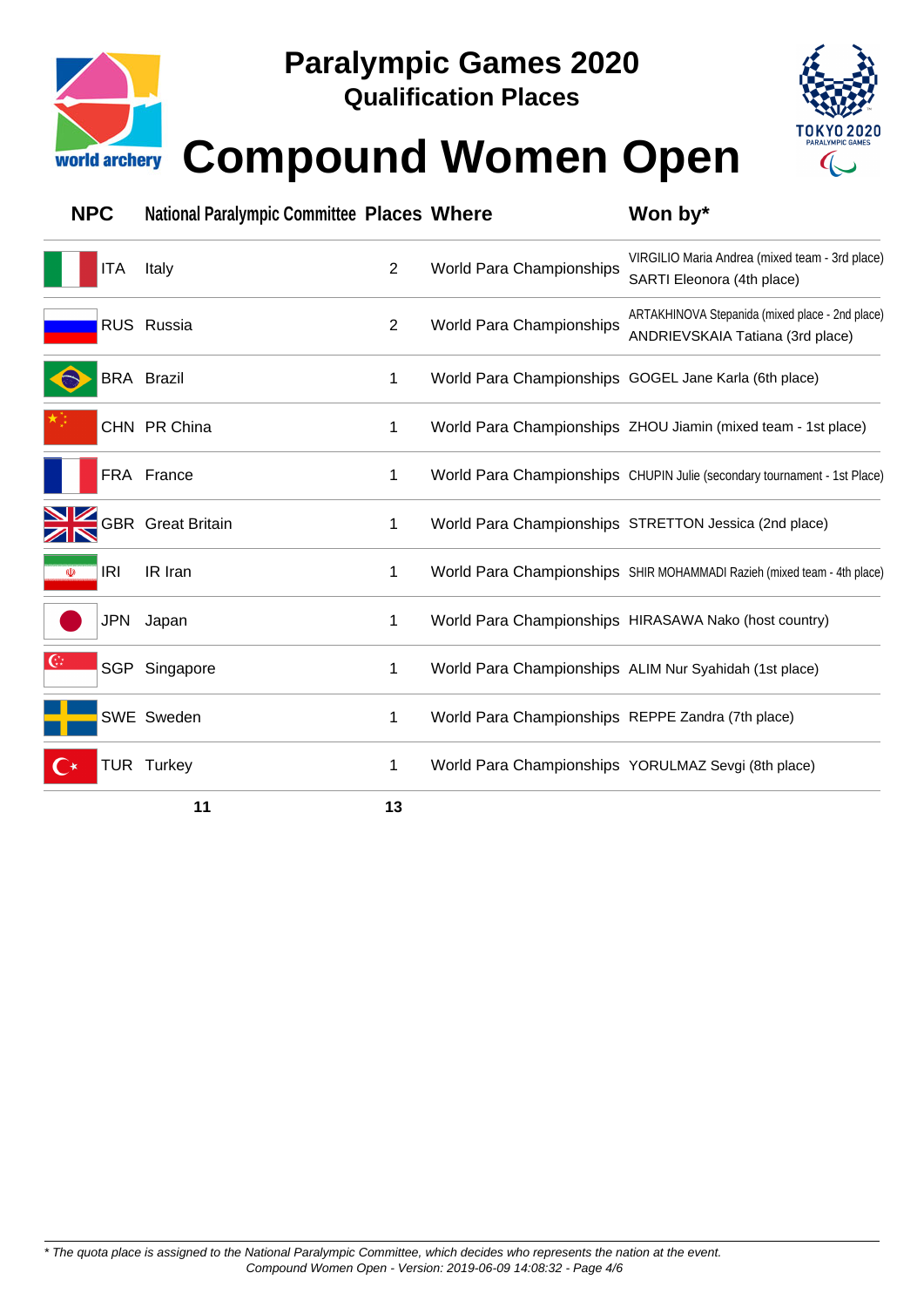



# **Men W1 Open**

| <b>NPC</b> | <b>National Paralympic Committee Places Where</b> |   |                          | Won by*                                                             |
|------------|---------------------------------------------------|---|--------------------------|---------------------------------------------------------------------|
|            | CHN PR China                                      | 2 | World Para Championships | ZHANG Tianxin (mixed team - 1st place)<br>LI Ji (2nd place)         |
|            | CZE Czech Republic                                |   |                          | World Para Championships DRAHONINSKY David (mixed team - 4th place) |
| <b>JPN</b> | Japan                                             |   |                          | World Para Championships NAKA Yoshitsugu (mixed team - 3rd place)   |
|            | <b>RUS Russia</b>                                 |   |                          | World Para Championships LEONOV Aleksei (mixed team - 2nd place)    |
|            | <b>TUR Turkey</b>                                 |   |                          | World Para Championships HEKIMOGLU Bahattin (1st place)             |
|            | 5                                                 | 6 |                          |                                                                     |